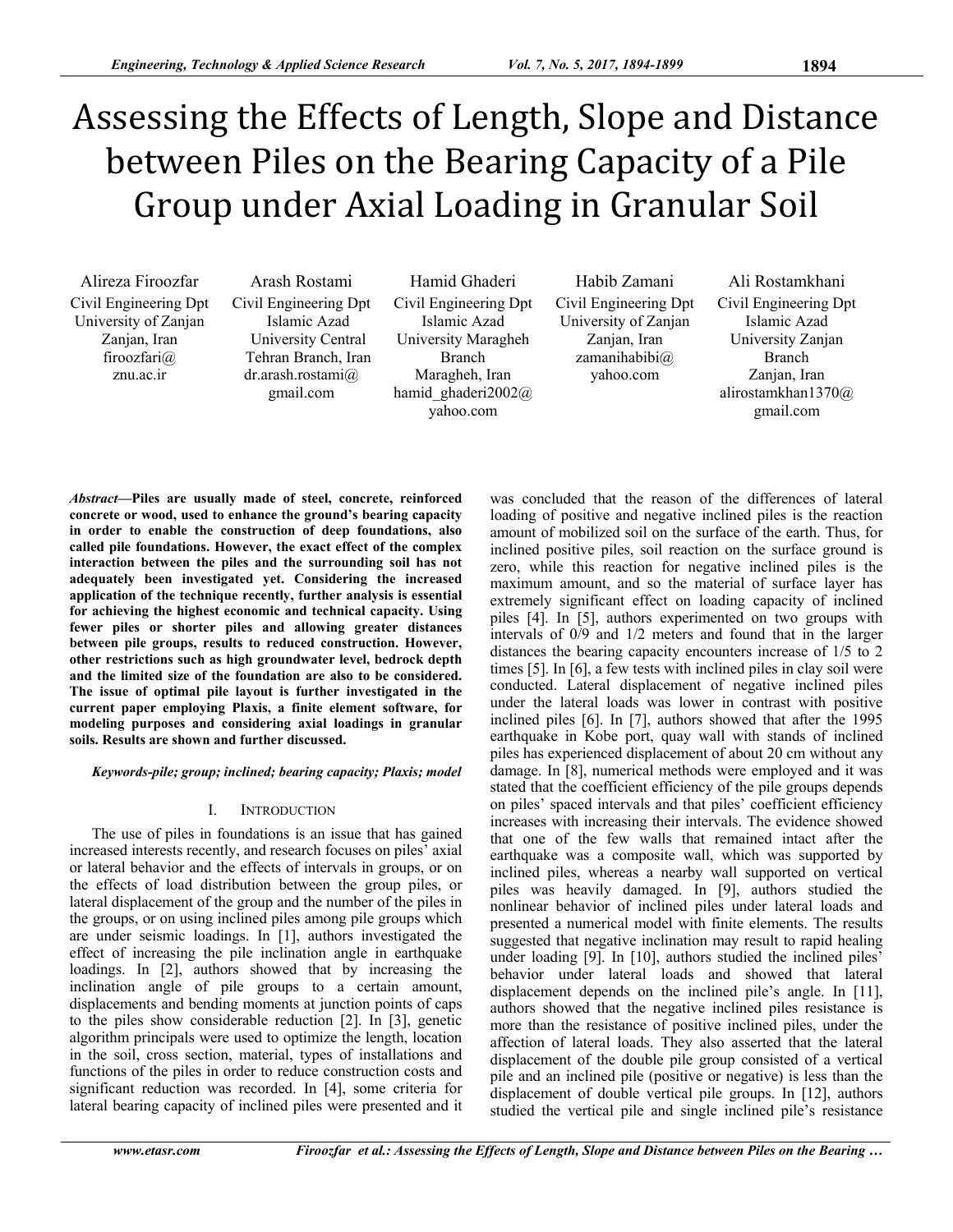under tensile loads. In these experiments, two piles with two different lengths were evaluated. Results showed that the tensile capacity of the piles would decrease with increasing the inclination angle of the pile, however piles inclination angle on the piles' tensile friction resistance is low. In [13], authors studied the frictional resistance of single verticals and inclined piles. This laboratory research was done on two types of steel piles with diameter of 76 mm and 38 mm, in sand with relative density of 65/3 %. In order to calculate the ultimate strength of the pile, the load deformation curve was plotted, and a point where the slope of the graph charts were changed considered as the final amount of frictional resistance. Dividing the final resistance of the pile to the pile length, determined the ultimate amount of frictional resistance of per length unit as f<sub>s</sub>. With increasing the L/D of the frictional resistance, the length unit of fs increases until the crisis depth and after reaching this depth, increasing the resistance continues too slowly. In addition, by increasing the inclination angle of the vertical pile with friction resistance the unit length decreases. With increasing the inclination angle from zero to 30 degrees, the lateral resistance of the pile would be reduced [13].

## II. MODELING AND ASSESSING PILE GROUP BEHAVIOR IN GRANGULAR SOIL UNDER VERTICAL LOADS

Computer modeling was used in order to evaluate the performance of the pile group. The method is that at first a group of 4×4 piles with diameters of 1 meter, length of 8 meters and intervals of 1 meter, placed in sandy soil under vertical load, was modeled by Plaxis 3D Foundation software. In this study, all the piles were assumed to have a constant diameter of 1 meter. Loading on the pile was done according to the wide loading manner. The load was increased gradually until the failure of the soil mass. In this way, the ultimate bearing capacity of the pile group was obtained. Then by changing the pile intervals to 1/5 and 2 meters and changing the piles length to 10 and 12 meters, the ultimate loading capacity and logical relation of loading capacity variation in different models were being assessed. Then the model with the most loading capacity was selected and the amount of the increase or reduction of the bearing capacity was checked by Plaxis 2D, changing the relative angles of the vertical side. Plexis 2D was used due to Plaxis 3D being unable to correctly model the inclined piles. Finally, by evaluating the performance of different arrangements of the piles, the best pattern of pile groups under vertical loads in granular soils was obtained.

# *A. Soil characteristics*

In this study, the soil was of the one layer kind (drainage sand) and the specifications are shown in Table I. The thickness of the soil layer was considered as 30 meters and water level was assumed as 13 meters underground.

# *B. Characteristics of piles*

The piles considered in this study were concrete constant piles with diameters of 1 meter and specifications as shown in Table II. Concrete pile caps dimensions were  $12\times12$  meters, their thickness was 1 and their specification profile was as the pile's specifications. In all models, size and thickness of the

meters and intervals of 1, 1/5 and 2 meters.

TABLE I. SOIL CHARACTERISTICS IN MODELING THE PILE GROUPS.

| $17.6 \text{ kN/m}^3$   | Yunsat         | Dry Density                                  |
|-------------------------|----------------|----------------------------------------------|
| $20 \text{ kN/m}^3$     | $\gamma_{sat}$ | Wet Density                                  |
| 19000 kN/m <sup>2</sup> | E              | Elasticity Module (Young)                    |
| 03                      | $\mathbf{V}$   | Poisson Ratio                                |
|                         |                | Adherence                                    |
| 23 Degree               | Ф              | Internal Friction Angle of Grains            |
|                         |                | <b>Dilation Angle</b>                        |
|                         | $R_{inter}$    | Interaction Coefficient of Soil and Concrete |
| 06                      | K <sub>0</sub> | Lateral Pressure of the Soil                 |

TABLE II. PILES SPECIFICATIONS

| 24 kN/ $m3$                     | 'unsat               | Special Weight                               |
|---------------------------------|----------------------|----------------------------------------------|
| $29.2x10^{6}$ kN/m <sup>2</sup> |                      | Elasticity Module (Young)                    |
| 0.15                            |                      | Poisson Ratio                                |
|                                 | $\mathbf{n}_{inter}$ | Interaction Coefficient of Soil and Concrete |

# *C. Assising the effects of different lay outs*

In these models, piles' diameters were considered as 1 meter, piles' length were considered as 8, 10 and 12 meters and piles' intervals were considered as 1, 1/5 and 2 meters. Modeling stills are shown in Figure 1. The results are summarized in Table III. By examining the bearing capacity between different pile groups, it was found that the pile groups with 10 meters length show the highest bearing capacity and among them piles with 1/5 meters interval have the highest amount of bearing capacity (Figure 2). Therefore, examining the ratio between the piles length and intervals showed a logical connection. In models made with 8 and 12 meters, the highest ultimate bearing capacity was in the groups where their ratio of length to interval was 8.

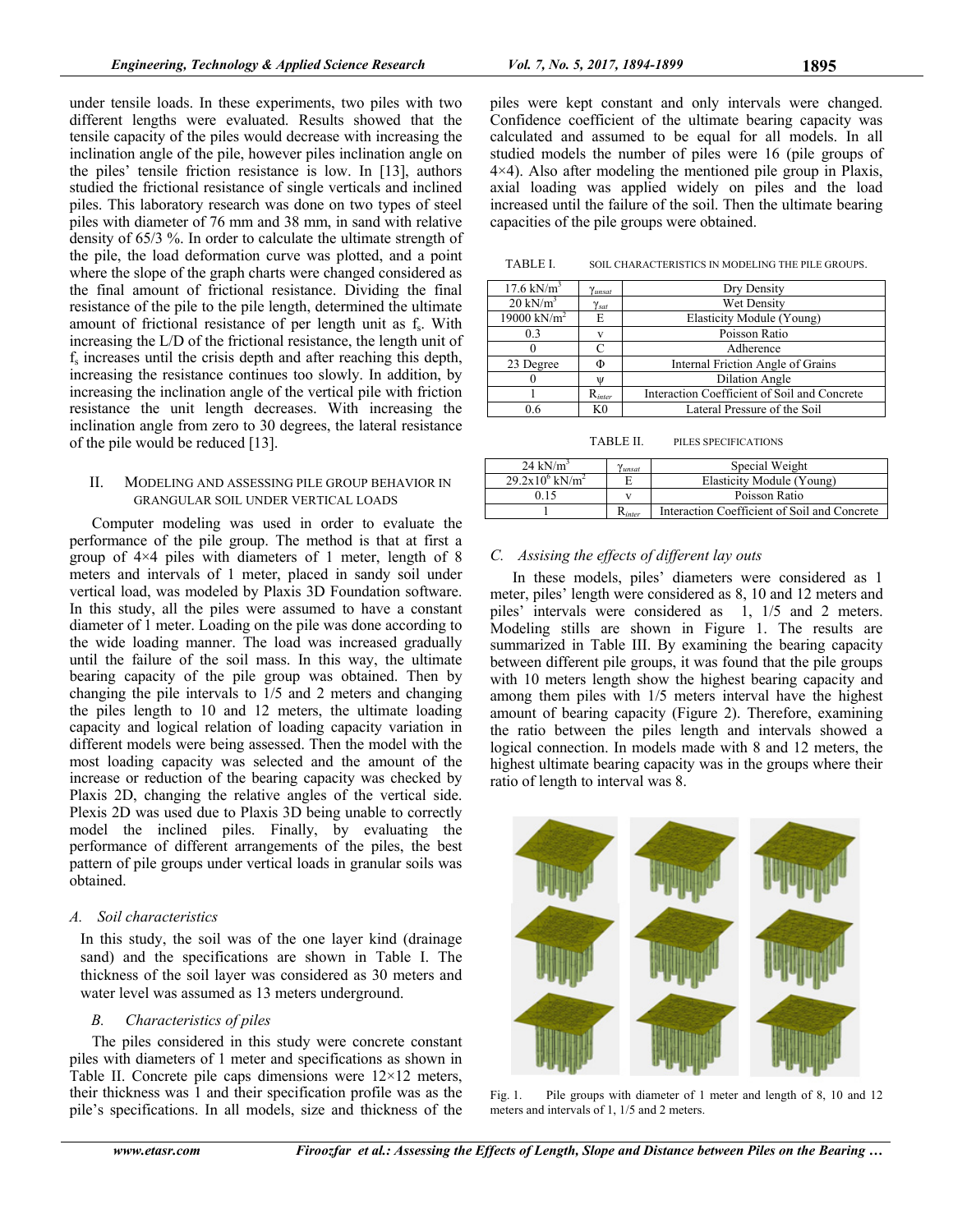In order to verify this relationship in 10 meters models, a pile group at intervals of 1/25 meters was modeled and the ultimate bearing capacity was acquired. The results showed that in models with 10 meters, the highest bearing capacity is in a model with length to interval ratio of 8. The results of this model's loading are shown in Table IV. In order to verify the ratio of piles' length with bearing capacity a group of piles with length of 8 meters and intervals of 0/5 meters was considered. After analyzing the results it was found that with increasing the ratio of the length to the interval, the bearing capacity is reduced. Therefore in the pile groups with length of 8 meters at different intervals, the highest capacity would be acquired in groups with a ratio of 8. The results of this loading model are shown in Table V. Figure 3 shows the ultimate bearing capacity changes of pile groups in different intervals of 8, 10, and12 meters which they verify the mentioned relationship. Assessing the graphs show that in almost all of the models, the

maximum bearing capacity is in ratio of 8, and all figure charts are almost the same.

#### III. EVALUATING THE EFFECTS OF SLOPE ON ULTIMATE BEARING CAPACITY

The model which had the largest ultimate bearing capacity on the three dimensional analysis in a 4 row order was modeled with Plaxis 2D to calculate the ultimate bearing capacity. Then, the angles of lateral piles to vertical piles were varied, and the effects of ultimate bearing capacity of the pile group were checked. The characteristics of the soil, the pile and the pile head is assumed to be as the three dimensional model. In this model, the pile diameter was one meter, the lengths of the piles were 10 meters and the distance between piles was considered as 1/25 meter. The changing angles of lateral piles considered as 0, 15, 30 and 45 degrees. Modeling stills are shown in Figure 4. Results are shown in Table VI.

TABLE III. RESULTS OF LOADING PILES WITH LENGTH OF 8,10 AND 12 METERS AND INTERVALS OF 1, 1/5 AND 2 METERS.

| Pile Group                         | Ratio of the<br>distance to<br>the Piles | Maximum<br>Subsidence of<br>the Pile<br>Group(m) | Ultimate<br>Bearing<br>Capacity<br>$KN/m^2$ | Total<br><b>Stress</b><br>KN/m | Shear<br>Strain of<br>the Soil<br>$\frac{0}{0}$ | Shear Bulk<br>of the Soil<br>$\frac{0}{0}$ | Normal<br><b>Effective Stress</b><br>of the Pile<br>KN/m |
|------------------------------------|------------------------------------------|--------------------------------------------------|---------------------------------------------|--------------------------------|-------------------------------------------------|--------------------------------------------|----------------------------------------------------------|
| Length of 8m and Distance of 1m    | 8                                        | 1.33                                             | 1334                                        | 8590                           | 65.11                                           | 44.73                                      | 639.34                                                   |
| Length of 8m and Distance of 1.5m  | 5.33                                     | 1.27                                             | 1305                                        | 9230                           | 54.58                                           | 40.47                                      | 728.1                                                    |
| Length of 8m and Distance of 2m    | 4                                        | 1.03                                             | 1139                                        | 11360                          | 35.70                                           | 32.36                                      | 677.18                                                   |
| Length of 10m and Distance of 1m   | 10                                       | 2.31                                             | 2088                                        | 16160                          | 160.85                                          | 79.85                                      | 1000                                                     |
| Length of 10m and Distance of 1.5m | 6.67                                     | 2.21                                             | 2099                                        | 17930                          | 123.90                                          | 74.99                                      | 1100                                                     |
| Length of 10m and Distance of 2m   |                                          | 2.08                                             | 1959                                        | 15440                          | 74.49                                           | 68.98                                      | 1130                                                     |
| Length of 12m and Distance of 1m   | 12                                       | 1.36                                             | 1474                                        | 12860                          | 91.07                                           | 54.83                                      | 633.5                                                    |
| Length of 12m and Distance of 1.5m | 8                                        | L <sub>37</sub>                                  | 1702                                        | 18120                          | 83.24                                           | 43.18                                      | 833.61                                                   |
| Length of 12m and Distance of 2m   | 6                                        | 1.5                                              | 1535                                        | 14540                          | 65.39                                           | 39.75                                      | 665.78                                                   |

TABLE IV. THE RESULTS OF LOADING A PILE GROUP WITH LENGTH OF 10 METERS AND INTERVAL OF 1/25 METERS

TABLE V. THE RESULTS OF LOADING A PILE GROUP WITH LENGTHS OF 8 METERS AND INTERVALS OF 0/5 METERS

| Normal<br>Effective<br>Stress of<br>the Piles | Soil<br>Bulk<br>Strain<br>$\%$ | Shear<br>Strain<br>of the<br>Soil<br>Mass<br>$\frac{0}{0}$ | Total<br><b>Stress</b><br>KN/m | Ultimate<br>Bearing<br>$\triangle$ apacity<br>KN/m2 | Maximum<br>Subsidence<br>of the Pile<br>Group<br>m | Ratio of<br>the<br>$\text{Length}$<br>to the<br>Intervals<br>of the<br>Piles | Normal<br>Effective<br>Stress of<br>the Piles<br>KN/m | Soil<br>Bulk<br>Strain<br>$\%$ | Shear<br>Strain<br>of the<br>Soil<br>Mass<br>$\frac{0}{0}$ | Total<br><b>Stress</b><br>KN/m | Ultimate<br>Bearing<br>$\triangle$ apacity<br>$KN/m^2$ | Maximum<br>Subsidence<br>of the Pile<br>Group<br>m | Ratio of<br>the<br>∟ength<br>to the<br>Intervals<br>of the<br>Piles |
|-----------------------------------------------|--------------------------------|------------------------------------------------------------|--------------------------------|-----------------------------------------------------|----------------------------------------------------|------------------------------------------------------------------------------|-------------------------------------------------------|--------------------------------|------------------------------------------------------------|--------------------------------|--------------------------------------------------------|----------------------------------------------------|---------------------------------------------------------------------|
| 1080                                          | 78.70                          | 91.65                                                      | 6820                           | 2114                                                | 2.31                                               |                                                                              | 629.16                                                | 48.48                          | 47.47                                                      | 7110                           | 1264                                                   | . 29                                               | 16                                                                  |



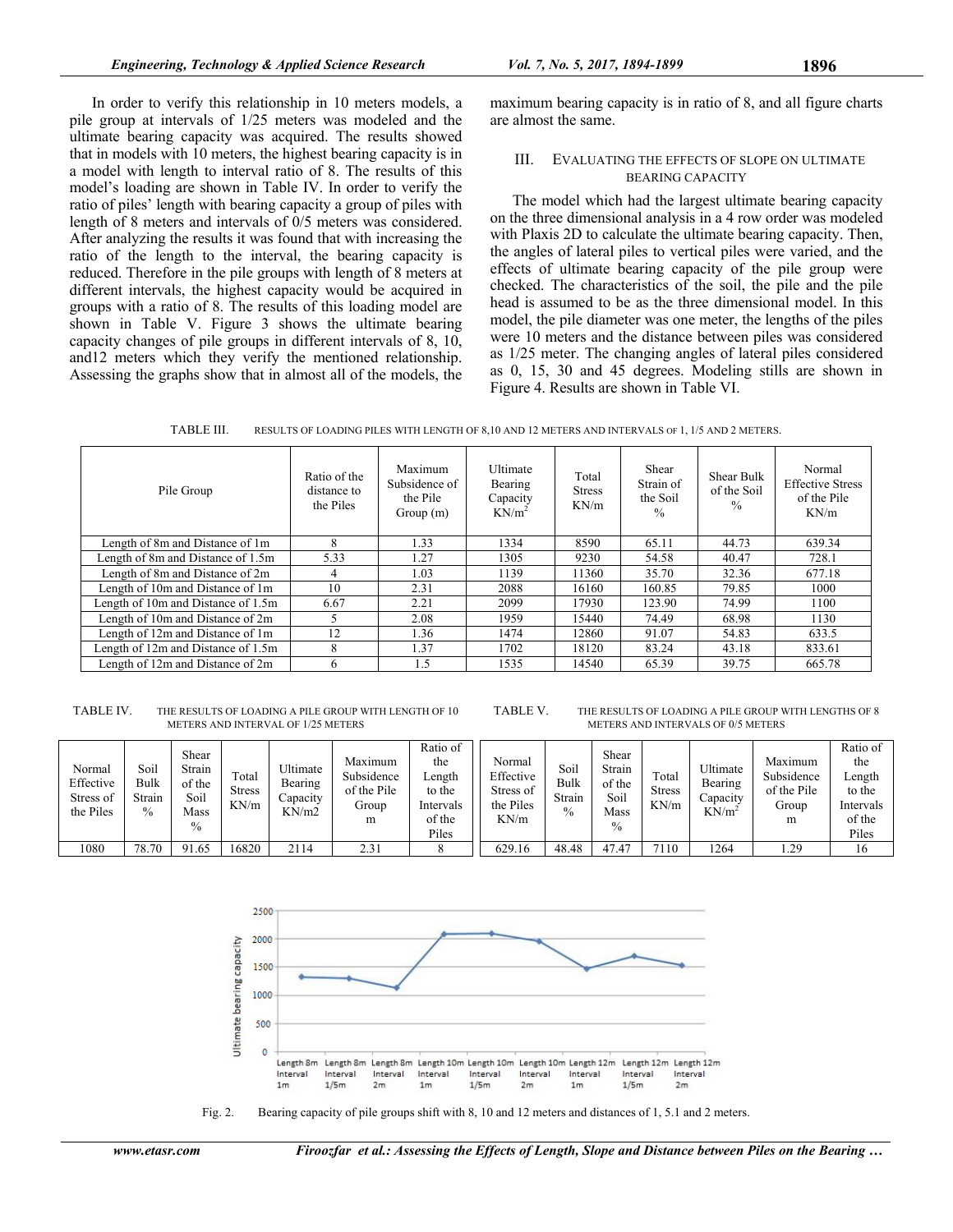TABLE VI. THE RESULTS OF LOADING A PILE GROUP WITH INCLINED LATERAL PILES AND ANGLES OF 0, 15, 30 AND 45 DEGREES.

| Bending<br>Moment of<br>Middle Piles<br>Kn/m | <b>Shear Stress</b><br>of Middle<br>Piles<br>KN/m | Axial Force of<br>Middle Piles<br>KN/m | Bending<br>Moment of<br>Lateral Piles<br>KN/m | <b>Shear Stress</b><br>of Lateral<br>Piles<br>KN/m | Axial Force of<br><b>Lateral Piles</b><br>KN/m | <b>Total Stress of</b><br>the Pile Group<br>KN/m | Ultimate<br>Bearing<br>Capacity<br>$KN/m^2$ | Maximum<br>Subsidence of<br>the Pile Group<br>m |
|----------------------------------------------|---------------------------------------------------|----------------------------------------|-----------------------------------------------|----------------------------------------------------|------------------------------------------------|--------------------------------------------------|---------------------------------------------|-------------------------------------------------|
| 262.99                                       | 103.7                                             | 2090                                   | 1560                                          | 962.17                                             | 2170                                           | 3620                                             | 1245                                        | 0.6                                             |
| 1330                                         | 820.55                                            | 3440                                   | 1560                                          | 1780                                               | 2460                                           | 5390                                             | 1860                                        | 0.86                                            |
| 6050                                         | 4920                                              | 9870                                   | 64800                                         | 13190                                              | 6260                                           | 13220                                            | 6625                                        | 2.46                                            |
| 7570                                         | 5610                                              | 9690                                   | 77000                                         | 15910                                              | 6880                                           | 10330                                            | 7645                                        | 2.32                                            |









Fig. 4. Pile groups with 10 meters length, 1/25 meters of interval and 0, 15, 30, 45 degrees of angles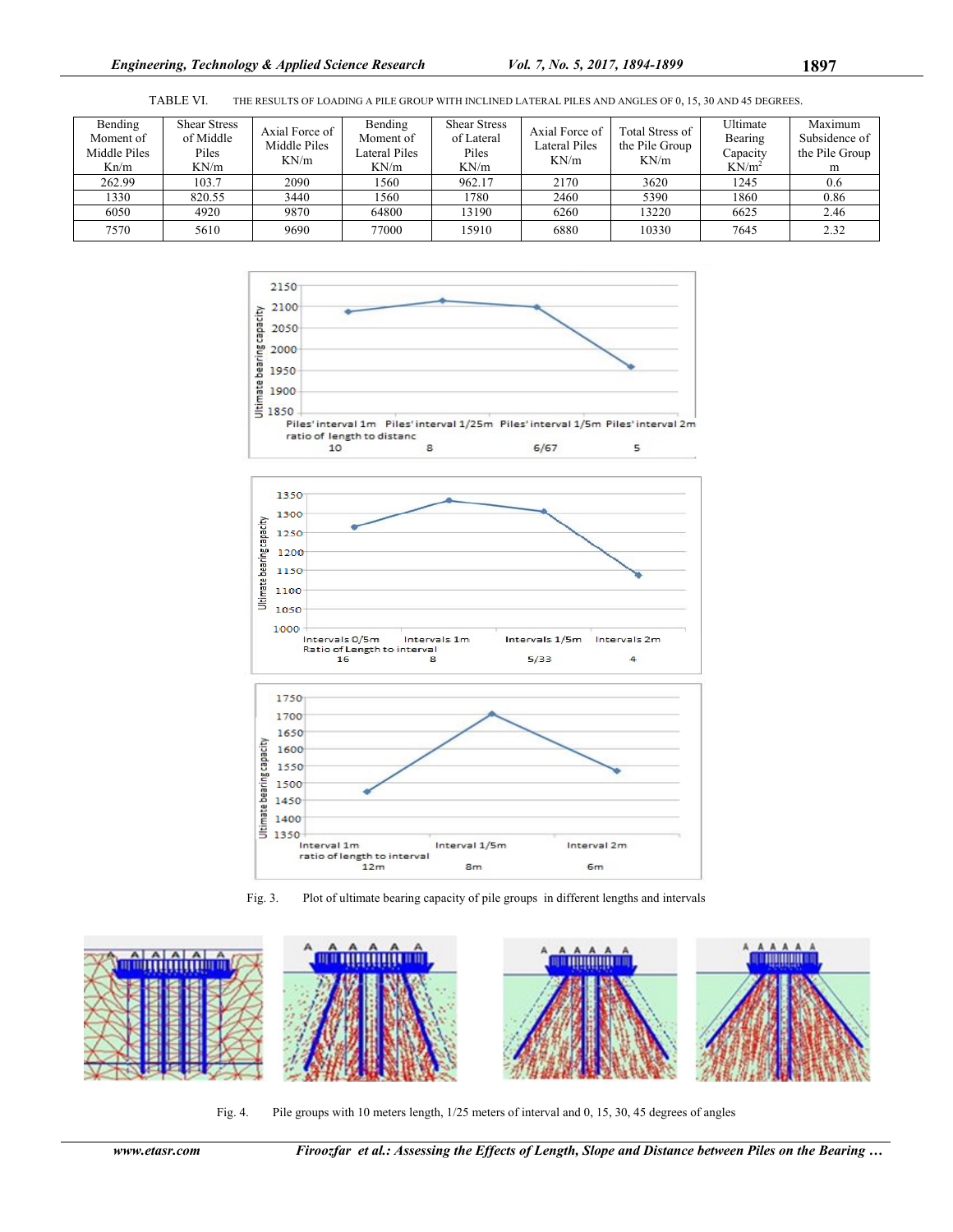

Fig. 5. A plot for ultimate bearing capacity

Results show that with increasing the angles of the lateral piles in contrast with vertical axis, the ultimate bearing capacity of the pile increases dramatically. In the pile groups with 45 degrees of inclination, ultimate bearing capacity reaches its maximum value which is about 6 times the ultimate bearing capacity of lateral vertical piles. Also the results showed that the middle piles are more forceful than the lateral piles, but shear stress and bending moment of the lateral piles were much greater compared to the middle piles'.

#### IV. DISCUSSION

Three-dimensional models were built in three groups with lengths of 8, 10 and 12 meters and were loaded under axial loading until the failure of the soil mass. The ultimate bearing capacity of each pile group was acquired. The uploading results are summarized below.

## *A. Piles with length of 8 meters*

Four models with intervals of 0/5, 1, 1/5 and 2 meters were considered. By reducing the ratio of length to interval the pile's ultimate capacity decreased, thus it means by increasing the piles' intervals, the ultimate bearing capacity would be reduced. The highest bearing capacity of the group obtained at intervals of one meter. Also by increasing the piles' intervals, the amount of groups' subsidence reduced with regard to reduction in the bearing capacity, which is of course due to the reduction of the applied load. Soil's shear strain and bulk strain are reduced by increasing the piles' intervals, due to the significant increase in the volume of the soil mass. With an increase in the volume of the soil between the piles, as defined in strain relationship, shear strains and bulk would reduce.

## *B. Piles with length of 10 meters*

Four models with intervals of 1, 1/25, 1/5 and 2 meters were constructed in this group. At first hand by reducing the ratio of length to interval from 10 to 8 the pile's ultimate capacity increased, then by another drop of this ratio, the ultimate bearing capacity was reduced. The highest bearing capacity of the group obtained at intervals of 1/25 meters. It shows that the maximum bearing capacity of the group was obtained at a ratio of 8. Also increasing the intervals, group's subsidence would decrease with reduction in the loading capacity. Soil's shear strain and bulk strain were reduced by increasing the piles' intervals, due to the significant increase in the volume of the soil mass.

#### *C. Piles with length of 12 meters*

Three models with intervals of 1, 1/5 and 2 meters were constructed in this group. By reducing the ratio of length to interval from 12 to 8 in this group the pile's ultimate capacity increased, however by another drop, the ultimate bearing capacity would reduce. The highest bearing capacity of the group was obtained at intervals of 1/5 meters. It shows that the maximum bearing capacity of the group was obtained at a ratio of 8. Also, increasing the intervals, group's subsidence would decrease with a reduction in bearing capacity. Soil's shear strain and bulk strain are reduced by increasing the piles' intervals.

## *D. 2d model*

The model with the maximum ultimate bearing capacity from the three-dimensional analysis was selected and modeled as a row of 4 piles in Plaxis 2D. Then, by varying the angles of the piles, the impact of inclined piles on the bearing capacity of the pile group was investigated. Results showed that by increasing the loading angle to the vertical axis, the ultimate bearing capacity dramatically increases. The ultimate bearing capacity reaches its maximum value in the pile group of piles with 45 degrees, which is about 6 times the ultimate bearing capacity of lateral vertical piles. This can be attributed to the fact that when the pile applies upright, the bearing capacity achieves only through the pile toe's resistance and pile shaft's resistance. When an inclined pile with length of l was implemented, in addition to the resistance of tip and sidewalls, downward component of the pile's axial force (from the inclined piles' share), is equal to l sin  $\alpha$ , which applies to the soil beneath the pile. This means that the greater the inclination angle, the greater the force. In other words part of pile's force transfers to the soil under the pile and so, pile can bear more loads and eventually its bearing capacity increases.

#### V. CONCLUSION

The exact layout of piles used in deep foundations has a direct effect on constructional costs. Thus, determining an optimal layout is of significant importance. However, a variety of factors are to be considered. 3D and 2D modeling, using